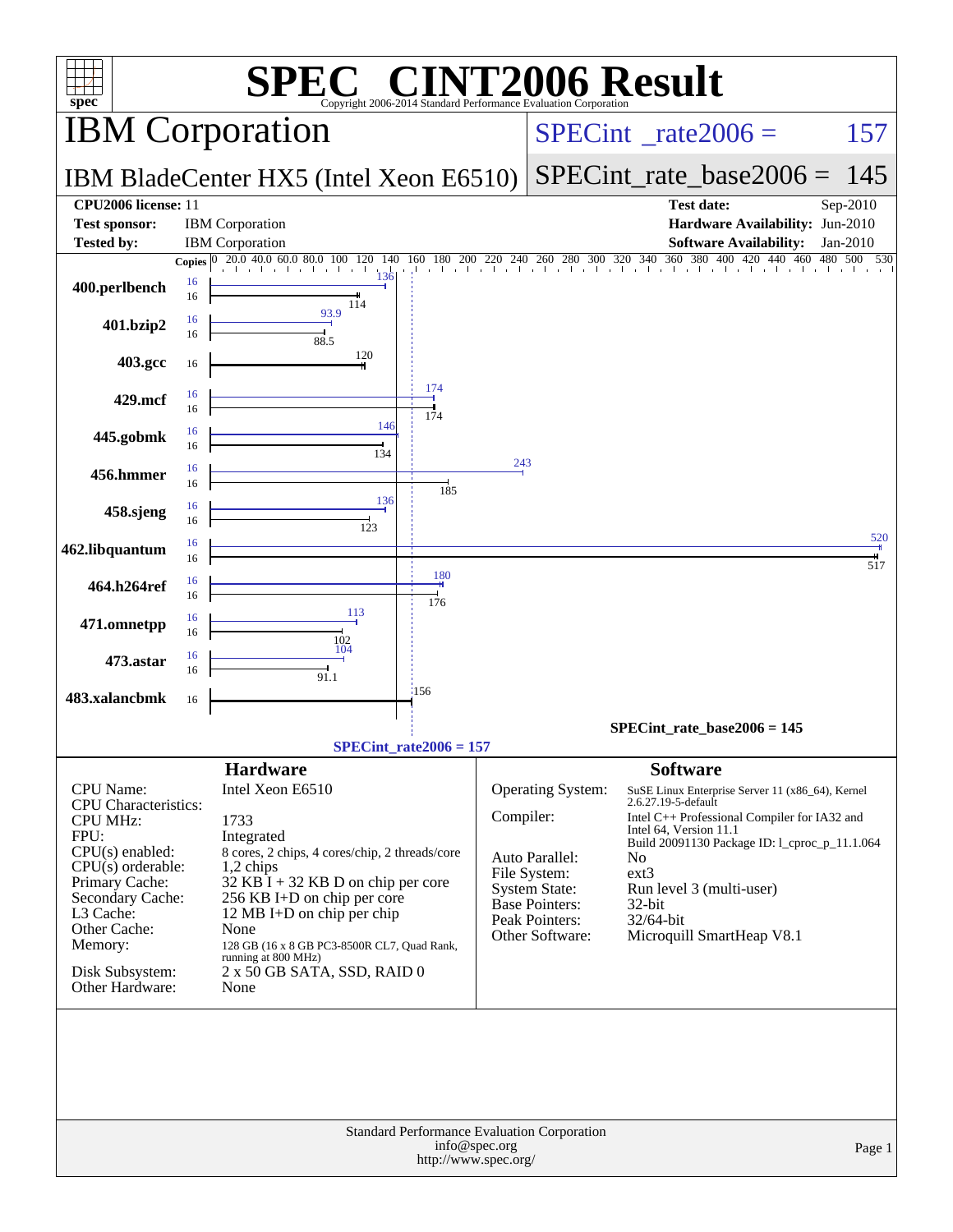

## IBM Corporation

### SPECint rate $2006 = 157$

#### IBM BladeCenter HX5 (Intel Xeon E6510) [SPECint\\_rate\\_base2006 =](http://www.spec.org/auto/cpu2006/Docs/result-fields.html#SPECintratebase2006) 145

#### **[CPU2006 license:](http://www.spec.org/auto/cpu2006/Docs/result-fields.html#CPU2006license)** 11 **[Test date:](http://www.spec.org/auto/cpu2006/Docs/result-fields.html#Testdate)** Sep-2010

**[Test sponsor:](http://www.spec.org/auto/cpu2006/Docs/result-fields.html#Testsponsor)** IBM Corporation **[Hardware Availability:](http://www.spec.org/auto/cpu2006/Docs/result-fields.html#HardwareAvailability)** Jun-2010 **[Tested by:](http://www.spec.org/auto/cpu2006/Docs/result-fields.html#Testedby)** IBM Corporation **[Software Availability:](http://www.spec.org/auto/cpu2006/Docs/result-fields.html#SoftwareAvailability)** Jan-2010

#### **[Results Table](http://www.spec.org/auto/cpu2006/Docs/result-fields.html#ResultsTable)**

|                  | <b>Base</b>   |                |       |                |       |                |       | <b>Peak</b>   |                |              |                                                                                                          |              |                |              |
|------------------|---------------|----------------|-------|----------------|-------|----------------|-------|---------------|----------------|--------------|----------------------------------------------------------------------------------------------------------|--------------|----------------|--------------|
| <b>Benchmark</b> | <b>Copies</b> | <b>Seconds</b> | Ratio | <b>Seconds</b> | Ratio | <b>Seconds</b> | Ratio | <b>Copies</b> | <b>Seconds</b> | <b>Ratio</b> | <b>Seconds</b>                                                                                           | <b>Ratio</b> | <b>Seconds</b> | <b>Ratio</b> |
| 400.perlbench    | 16            | 1370           | 114   | 1353           | 116   | 1372           | 114   | 16            | 1149           | 136          | 1147                                                                                                     | 136          | 1155           | 135          |
| 401.bzip2        | 16            | 1741           | 88.7  | 1746           | 88.5  | 1747           | 88.4  | 16            | 1647           | 93.7         | 1641                                                                                                     | 94.1         | 1644           | 93.9         |
| $403.\text{gcc}$ | 16            | 1073           | 120   | 1077           | 120   | 1094           | 118   | 16            | 1073           | 120          | 1077                                                                                                     | <b>120</b>   | 1094           | 118          |
| $429$ .mcf       | 16            | 842            | 173   | 841            | 174   | 838            | 174   | 16            | 839            | 174          | 839                                                                                                      | 174          | 842            | 173          |
| $445$ .gobmk     | 16            | 1254           | 134   | 1257           | 134   | 1253           | 134   | 16            | 1153           | 146          | 1153                                                                                                     | 146          | 1152           | 146          |
| 456.hmmer        | 16            | 808            | 185   | 808            | 185   | 808            | 185   | 16            | 616            | 242          | 616                                                                                                      | 243          | 615            | 243          |
| $458$ .sjeng     | 16            | 1572           | 123   | 1573           | 123   | 1571           | 123   | 16            | 1421           | 136          | 1425                                                                                                     | 136          | 1430           | 135          |
| 462.libquantum   | 16            | 643            | 516   | 641            | 517   | 640            | 518   | 16            | 638            | 520          | 638                                                                                                      | 520          | 637            | 521          |
| 464.h264ref      | 16            | 2005           | 177   | 2012           | 176   | 2010           | 176   | 16            | 1961           | 181          | 1987                                                                                                     | 178          | 1967           | <b>180</b>   |
| 471.omnetpp      | 16            | 976            | 102   | 977            | 102   | 978            | 102   | 16            | 884            | 113          | 880                                                                                                      | 114          | 884            | <b>113</b>   |
| $473$ . astar    | 16            | 1233           | 91.1  | 1235           | 91.0  | 1230           | 91.3  | 16            | 1085           | 104          | 1086                                                                                                     | 103          | 1085           | 104          |
| 483.xalancbmk    | 16            | 708            | 156   | 707            | 156   | 709            | 156   | 16            | 708            | 156          | 707                                                                                                      | 156          | 709            | 156          |
|                  |               |                |       |                |       |                |       |               |                |              | Results appear in the order in which they were run. Bold underlined text indicates a median measurement. |              |                |              |

#### **[Submit Notes](http://www.spec.org/auto/cpu2006/Docs/result-fields.html#SubmitNotes)**

The config file option 'submit' was used. numactl was used to bind copies to the cores

### **[Operating System Notes](http://www.spec.org/auto/cpu2006/Docs/result-fields.html#OperatingSystemNotes)**

echo 1 > /proc/sys/vm/zone\_reclaim\_mode

### **[General Notes](http://www.spec.org/auto/cpu2006/Docs/result-fields.html#GeneralNotes)**

 'ulimit -s unlimited' was used to set the stack size to unlimited prior to run Binaries were compiled on SLES 10 with Binutils 2.18.50.0.7.20080502

## **[Base Compiler Invocation](http://www.spec.org/auto/cpu2006/Docs/result-fields.html#BaseCompilerInvocation)**

[C benchmarks](http://www.spec.org/auto/cpu2006/Docs/result-fields.html#Cbenchmarks): [icc -m32](http://www.spec.org/cpu2006/results/res2010q3/cpu2006-20100914-13293.flags.html#user_CCbase_intel_icc_32bit_5ff4a39e364c98233615fdd38438c6f2)

[C++ benchmarks:](http://www.spec.org/auto/cpu2006/Docs/result-fields.html#CXXbenchmarks) [icpc -m32](http://www.spec.org/cpu2006/results/res2010q3/cpu2006-20100914-13293.flags.html#user_CXXbase_intel_icpc_32bit_4e5a5ef1a53fd332b3c49e69c3330699)

> Standard Performance Evaluation Corporation [info@spec.org](mailto:info@spec.org) <http://www.spec.org/>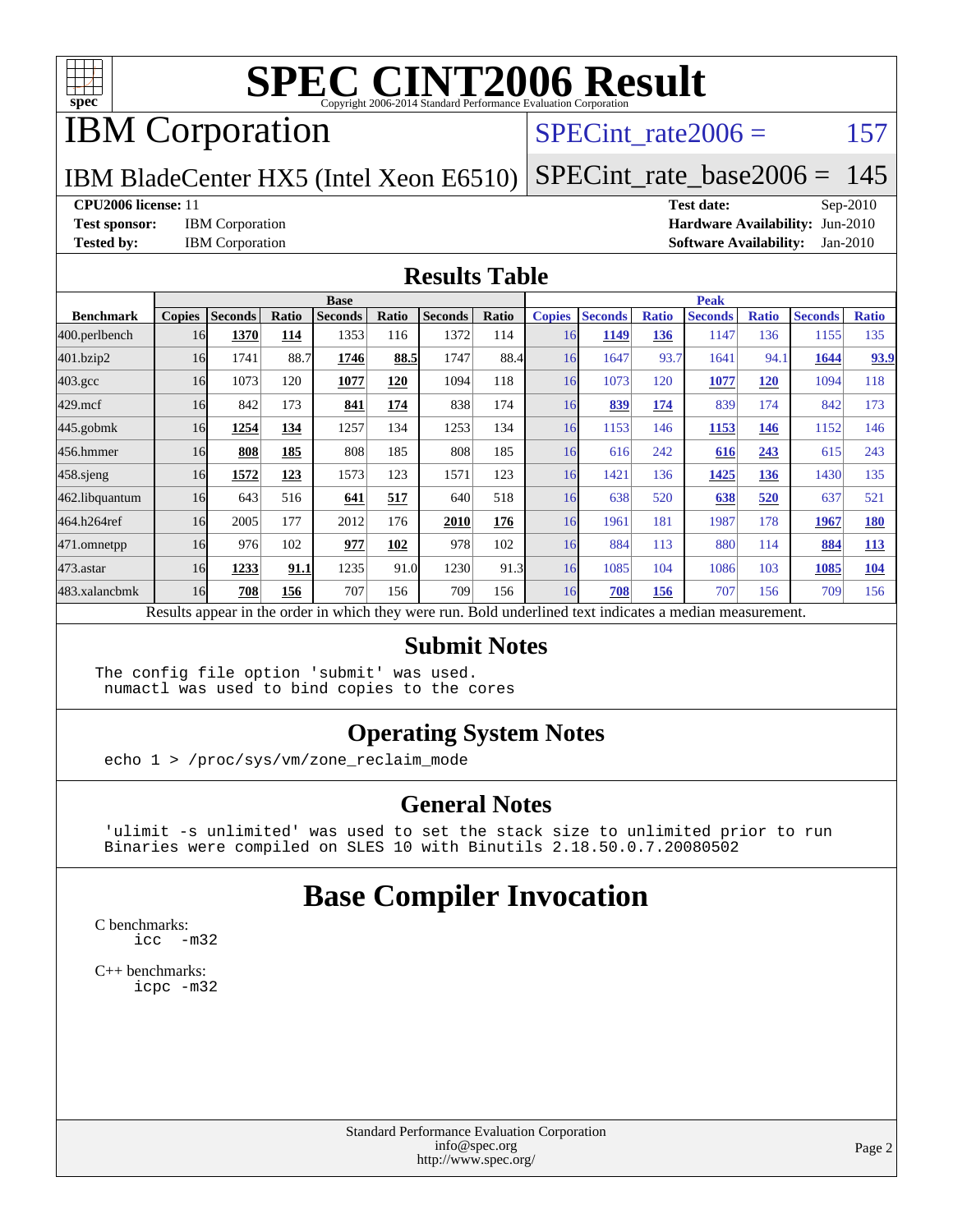

IBM Corporation

SPECint rate $2006 = 157$ 

IBM BladeCenter HX5 (Intel Xeon E6510) [SPECint\\_rate\\_base2006 =](http://www.spec.org/auto/cpu2006/Docs/result-fields.html#SPECintratebase2006)  $145$ 

**[Test sponsor:](http://www.spec.org/auto/cpu2006/Docs/result-fields.html#Testsponsor)** IBM Corporation **[Hardware Availability:](http://www.spec.org/auto/cpu2006/Docs/result-fields.html#HardwareAvailability)** Jun-2010 **[Tested by:](http://www.spec.org/auto/cpu2006/Docs/result-fields.html#Testedby)** IBM Corporation **[Software Availability:](http://www.spec.org/auto/cpu2006/Docs/result-fields.html#SoftwareAvailability)** Jan-2010

**[CPU2006 license:](http://www.spec.org/auto/cpu2006/Docs/result-fields.html#CPU2006license)** 11 **[Test date:](http://www.spec.org/auto/cpu2006/Docs/result-fields.html#Testdate)** Sep-2010

### **[Base Portability Flags](http://www.spec.org/auto/cpu2006/Docs/result-fields.html#BasePortabilityFlags)**

 400.perlbench: [-DSPEC\\_CPU\\_LINUX\\_IA32](http://www.spec.org/cpu2006/results/res2010q3/cpu2006-20100914-13293.flags.html#b400.perlbench_baseCPORTABILITY_DSPEC_CPU_LINUX_IA32) 462.libquantum: [-DSPEC\\_CPU\\_LINUX](http://www.spec.org/cpu2006/results/res2010q3/cpu2006-20100914-13293.flags.html#b462.libquantum_baseCPORTABILITY_DSPEC_CPU_LINUX) 483.xalancbmk: [-DSPEC\\_CPU\\_LINUX](http://www.spec.org/cpu2006/results/res2010q3/cpu2006-20100914-13293.flags.html#b483.xalancbmk_baseCXXPORTABILITY_DSPEC_CPU_LINUX)

**[Base Optimization Flags](http://www.spec.org/auto/cpu2006/Docs/result-fields.html#BaseOptimizationFlags)**

[C benchmarks](http://www.spec.org/auto/cpu2006/Docs/result-fields.html#Cbenchmarks):

[-xSSE4.2](http://www.spec.org/cpu2006/results/res2010q3/cpu2006-20100914-13293.flags.html#user_CCbase_f-xSSE42_f91528193cf0b216347adb8b939d4107) [-ipo](http://www.spec.org/cpu2006/results/res2010q3/cpu2006-20100914-13293.flags.html#user_CCbase_f-ipo) [-O3](http://www.spec.org/cpu2006/results/res2010q3/cpu2006-20100914-13293.flags.html#user_CCbase_f-O3) [-no-prec-div](http://www.spec.org/cpu2006/results/res2010q3/cpu2006-20100914-13293.flags.html#user_CCbase_f-no-prec-div) [-static](http://www.spec.org/cpu2006/results/res2010q3/cpu2006-20100914-13293.flags.html#user_CCbase_f-static) [-opt-prefetch](http://www.spec.org/cpu2006/results/res2010q3/cpu2006-20100914-13293.flags.html#user_CCbase_f-opt-prefetch)

[C++ benchmarks:](http://www.spec.org/auto/cpu2006/Docs/result-fields.html#CXXbenchmarks)

[-xSSE4.2](http://www.spec.org/cpu2006/results/res2010q3/cpu2006-20100914-13293.flags.html#user_CXXbase_f-xSSE42_f91528193cf0b216347adb8b939d4107) [-ipo](http://www.spec.org/cpu2006/results/res2010q3/cpu2006-20100914-13293.flags.html#user_CXXbase_f-ipo) [-O3](http://www.spec.org/cpu2006/results/res2010q3/cpu2006-20100914-13293.flags.html#user_CXXbase_f-O3) [-no-prec-div](http://www.spec.org/cpu2006/results/res2010q3/cpu2006-20100914-13293.flags.html#user_CXXbase_f-no-prec-div) [-opt-prefetch](http://www.spec.org/cpu2006/results/res2010q3/cpu2006-20100914-13293.flags.html#user_CXXbase_f-opt-prefetch) [-Wl,-z,muldefs](http://www.spec.org/cpu2006/results/res2010q3/cpu2006-20100914-13293.flags.html#user_CXXbase_link_force_multiple1_74079c344b956b9658436fd1b6dd3a8a) [-L/home/cmplr/usr3/alrahate/cpu2006.1.1.ic11.1/libic11.1-32bit -lsmartheap](http://www.spec.org/cpu2006/results/res2010q3/cpu2006-20100914-13293.flags.html#user_CXXbase_SmartHeap_d86dffe4a79b79ef8890d5cce17030c3)

## **[Base Other Flags](http://www.spec.org/auto/cpu2006/Docs/result-fields.html#BaseOtherFlags)**

[C benchmarks](http://www.spec.org/auto/cpu2006/Docs/result-fields.html#Cbenchmarks):

403.gcc: [-Dalloca=\\_alloca](http://www.spec.org/cpu2006/results/res2010q3/cpu2006-20100914-13293.flags.html#b403.gcc_baseEXTRA_CFLAGS_Dalloca_be3056838c12de2578596ca5467af7f3)

## **[Peak Compiler Invocation](http://www.spec.org/auto/cpu2006/Docs/result-fields.html#PeakCompilerInvocation)**

[C benchmarks \(except as noted below\)](http://www.spec.org/auto/cpu2006/Docs/result-fields.html#Cbenchmarksexceptasnotedbelow):

[icc -m32](http://www.spec.org/cpu2006/results/res2010q3/cpu2006-20100914-13293.flags.html#user_CCpeak_intel_icc_32bit_5ff4a39e364c98233615fdd38438c6f2)

401.bzip2: [icc -m64](http://www.spec.org/cpu2006/results/res2010q3/cpu2006-20100914-13293.flags.html#user_peakCCLD401_bzip2_intel_icc_64bit_bda6cc9af1fdbb0edc3795bac97ada53)

456.hmmer: [icc -m64](http://www.spec.org/cpu2006/results/res2010q3/cpu2006-20100914-13293.flags.html#user_peakCCLD456_hmmer_intel_icc_64bit_bda6cc9af1fdbb0edc3795bac97ada53)

458.sjeng: [icc -m64](http://www.spec.org/cpu2006/results/res2010q3/cpu2006-20100914-13293.flags.html#user_peakCCLD458_sjeng_intel_icc_64bit_bda6cc9af1fdbb0edc3795bac97ada53)

462.libquantum: [icc -m64](http://www.spec.org/cpu2006/results/res2010q3/cpu2006-20100914-13293.flags.html#user_peakCCLD462_libquantum_intel_icc_64bit_bda6cc9af1fdbb0edc3795bac97ada53)

[C++ benchmarks \(except as noted below\):](http://www.spec.org/auto/cpu2006/Docs/result-fields.html#CXXbenchmarksexceptasnotedbelow) [icpc -m32](http://www.spec.org/cpu2006/results/res2010q3/cpu2006-20100914-13293.flags.html#user_CXXpeak_intel_icpc_32bit_4e5a5ef1a53fd332b3c49e69c3330699)

473.astar: [icpc -m64](http://www.spec.org/cpu2006/results/res2010q3/cpu2006-20100914-13293.flags.html#user_peakCXXLD473_astar_intel_icpc_64bit_fc66a5337ce925472a5c54ad6a0de310)

## **[Peak Portability Flags](http://www.spec.org/auto/cpu2006/Docs/result-fields.html#PeakPortabilityFlags)**

 400.perlbench: [-DSPEC\\_CPU\\_LINUX\\_IA32](http://www.spec.org/cpu2006/results/res2010q3/cpu2006-20100914-13293.flags.html#b400.perlbench_peakCPORTABILITY_DSPEC_CPU_LINUX_IA32) 401.bzip2: [-DSPEC\\_CPU\\_LP64](http://www.spec.org/cpu2006/results/res2010q3/cpu2006-20100914-13293.flags.html#suite_peakCPORTABILITY401_bzip2_DSPEC_CPU_LP64)

Continued on next page

Standard Performance Evaluation Corporation [info@spec.org](mailto:info@spec.org) <http://www.spec.org/>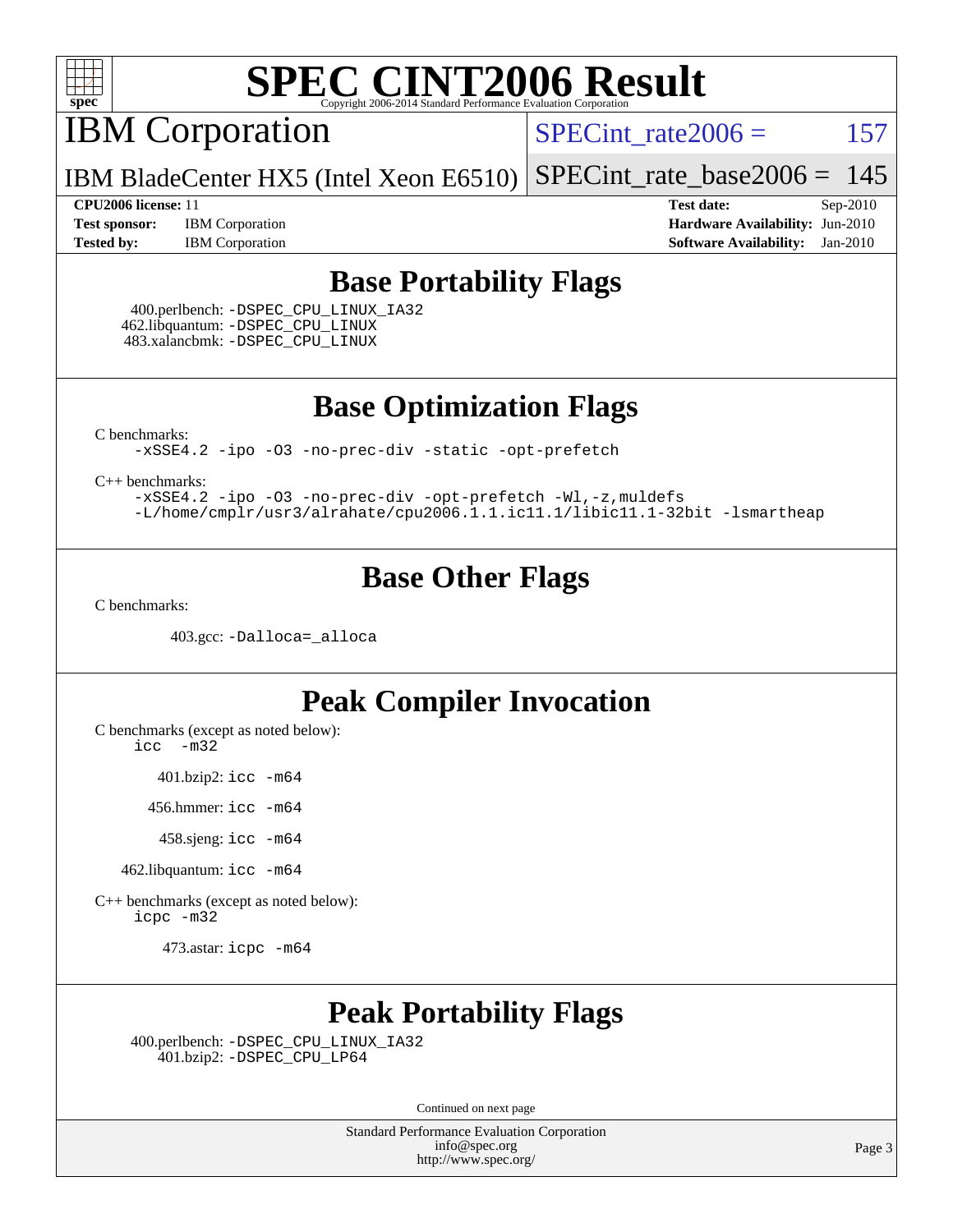

IBM Corporation

SPECint rate $2006 = 157$ 

IBM BladeCenter HX5 (Intel Xeon E6510) [SPECint\\_rate\\_base2006 =](http://www.spec.org/auto/cpu2006/Docs/result-fields.html#SPECintratebase2006) 145

**[Test sponsor:](http://www.spec.org/auto/cpu2006/Docs/result-fields.html#Testsponsor)** IBM Corporation **[Hardware Availability:](http://www.spec.org/auto/cpu2006/Docs/result-fields.html#HardwareAvailability)** Jun-2010 **[Tested by:](http://www.spec.org/auto/cpu2006/Docs/result-fields.html#Testedby)** IBM Corporation **[Software Availability:](http://www.spec.org/auto/cpu2006/Docs/result-fields.html#SoftwareAvailability)** Jan-2010

**[CPU2006 license:](http://www.spec.org/auto/cpu2006/Docs/result-fields.html#CPU2006license)** 11 **[Test date:](http://www.spec.org/auto/cpu2006/Docs/result-fields.html#Testdate)** Sep-2010

## **[Peak Portability Flags \(Continued\)](http://www.spec.org/auto/cpu2006/Docs/result-fields.html#PeakPortabilityFlags)**

 456.hmmer: [-DSPEC\\_CPU\\_LP64](http://www.spec.org/cpu2006/results/res2010q3/cpu2006-20100914-13293.flags.html#suite_peakCPORTABILITY456_hmmer_DSPEC_CPU_LP64) 458.sjeng: [-DSPEC\\_CPU\\_LP64](http://www.spec.org/cpu2006/results/res2010q3/cpu2006-20100914-13293.flags.html#suite_peakCPORTABILITY458_sjeng_DSPEC_CPU_LP64) 462.libquantum: [-DSPEC\\_CPU\\_LP64](http://www.spec.org/cpu2006/results/res2010q3/cpu2006-20100914-13293.flags.html#suite_peakCPORTABILITY462_libquantum_DSPEC_CPU_LP64) [-DSPEC\\_CPU\\_LINUX](http://www.spec.org/cpu2006/results/res2010q3/cpu2006-20100914-13293.flags.html#b462.libquantum_peakCPORTABILITY_DSPEC_CPU_LINUX) 473.astar: [-DSPEC\\_CPU\\_LP64](http://www.spec.org/cpu2006/results/res2010q3/cpu2006-20100914-13293.flags.html#suite_peakCXXPORTABILITY473_astar_DSPEC_CPU_LP64) 483.xalancbmk: [-DSPEC\\_CPU\\_LINUX](http://www.spec.org/cpu2006/results/res2010q3/cpu2006-20100914-13293.flags.html#b483.xalancbmk_peakCXXPORTABILITY_DSPEC_CPU_LINUX)

## **[Peak Optimization Flags](http://www.spec.org/auto/cpu2006/Docs/result-fields.html#PeakOptimizationFlags)**

[C benchmarks](http://www.spec.org/auto/cpu2006/Docs/result-fields.html#Cbenchmarks):

Standard Performance Evaluation Corporation [info@spec.org](mailto:info@spec.org) <http://www.spec.org/> Page 4 400.perlbench: [-xSSE4.2](http://www.spec.org/cpu2006/results/res2010q3/cpu2006-20100914-13293.flags.html#user_peakPASS2_CFLAGSPASS2_LDCFLAGS400_perlbench_f-xSSE42_f91528193cf0b216347adb8b939d4107)(pass 2) [-prof-gen](http://www.spec.org/cpu2006/results/res2010q3/cpu2006-20100914-13293.flags.html#user_peakPASS1_CFLAGSPASS1_LDCFLAGS400_perlbench_prof_gen_e43856698f6ca7b7e442dfd80e94a8fc)(pass 1) [-ipo](http://www.spec.org/cpu2006/results/res2010q3/cpu2006-20100914-13293.flags.html#user_peakPASS2_CFLAGSPASS2_LDCFLAGS400_perlbench_f-ipo)(pass 2) [-O3](http://www.spec.org/cpu2006/results/res2010q3/cpu2006-20100914-13293.flags.html#user_peakPASS2_CFLAGSPASS2_LDCFLAGS400_perlbench_f-O3)(pass 2) [-no-prec-div](http://www.spec.org/cpu2006/results/res2010q3/cpu2006-20100914-13293.flags.html#user_peakPASS2_CFLAGSPASS2_LDCFLAGS400_perlbench_f-no-prec-div)(pass 2) [-static](http://www.spec.org/cpu2006/results/res2010q3/cpu2006-20100914-13293.flags.html#user_peakPASS2_CFLAGSPASS2_LDCFLAGS400_perlbench_f-static)(pass 2) [-prof-use](http://www.spec.org/cpu2006/results/res2010q3/cpu2006-20100914-13293.flags.html#user_peakPASS2_CFLAGSPASS2_LDCFLAGS400_perlbench_prof_use_bccf7792157ff70d64e32fe3e1250b55)(pass 2) [-ansi-alias](http://www.spec.org/cpu2006/results/res2010q3/cpu2006-20100914-13293.flags.html#user_peakCOPTIMIZE400_perlbench_f-ansi-alias) 401.bzip2: [-xSSE4.2](http://www.spec.org/cpu2006/results/res2010q3/cpu2006-20100914-13293.flags.html#user_peakPASS2_CFLAGSPASS2_LDCFLAGS401_bzip2_f-xSSE42_f91528193cf0b216347adb8b939d4107)(pass 2) [-prof-gen](http://www.spec.org/cpu2006/results/res2010q3/cpu2006-20100914-13293.flags.html#user_peakPASS1_CFLAGSPASS1_LDCFLAGS401_bzip2_prof_gen_e43856698f6ca7b7e442dfd80e94a8fc)(pass 1) [-ipo](http://www.spec.org/cpu2006/results/res2010q3/cpu2006-20100914-13293.flags.html#user_peakPASS2_CFLAGSPASS2_LDCFLAGS401_bzip2_f-ipo)(pass 2) [-O3](http://www.spec.org/cpu2006/results/res2010q3/cpu2006-20100914-13293.flags.html#user_peakPASS2_CFLAGSPASS2_LDCFLAGS401_bzip2_f-O3)(pass 2) [-no-prec-div](http://www.spec.org/cpu2006/results/res2010q3/cpu2006-20100914-13293.flags.html#user_peakPASS2_CFLAGSPASS2_LDCFLAGS401_bzip2_f-no-prec-div)(pass 2) [-static](http://www.spec.org/cpu2006/results/res2010q3/cpu2006-20100914-13293.flags.html#user_peakPASS2_CFLAGSPASS2_LDCFLAGS401_bzip2_f-static)(pass 2) [-prof-use](http://www.spec.org/cpu2006/results/res2010q3/cpu2006-20100914-13293.flags.html#user_peakPASS2_CFLAGSPASS2_LDCFLAGS401_bzip2_prof_use_bccf7792157ff70d64e32fe3e1250b55)(pass 2) [-opt-prefetch](http://www.spec.org/cpu2006/results/res2010q3/cpu2006-20100914-13293.flags.html#user_peakCOPTIMIZE401_bzip2_f-opt-prefetch) [-ansi-alias](http://www.spec.org/cpu2006/results/res2010q3/cpu2006-20100914-13293.flags.html#user_peakCOPTIMIZE401_bzip2_f-ansi-alias) [-auto-ilp32](http://www.spec.org/cpu2006/results/res2010q3/cpu2006-20100914-13293.flags.html#user_peakCOPTIMIZE401_bzip2_f-auto-ilp32)  $403.\text{gcc: basepeak}$  = yes 429.mcf: [-xSSE4.2](http://www.spec.org/cpu2006/results/res2010q3/cpu2006-20100914-13293.flags.html#user_peakCOPTIMIZE429_mcf_f-xSSE42_f91528193cf0b216347adb8b939d4107) [-ipo](http://www.spec.org/cpu2006/results/res2010q3/cpu2006-20100914-13293.flags.html#user_peakCOPTIMIZE429_mcf_f-ipo) [-O3](http://www.spec.org/cpu2006/results/res2010q3/cpu2006-20100914-13293.flags.html#user_peakCOPTIMIZE429_mcf_f-O3) [-no-prec-div](http://www.spec.org/cpu2006/results/res2010q3/cpu2006-20100914-13293.flags.html#user_peakCOPTIMIZE429_mcf_f-no-prec-div) [-static](http://www.spec.org/cpu2006/results/res2010q3/cpu2006-20100914-13293.flags.html#user_peakCOPTIMIZE429_mcf_f-static) [-opt-prefetch](http://www.spec.org/cpu2006/results/res2010q3/cpu2006-20100914-13293.flags.html#user_peakCOPTIMIZE429_mcf_f-opt-prefetch) 445.gobmk: [-xSSE4.2](http://www.spec.org/cpu2006/results/res2010q3/cpu2006-20100914-13293.flags.html#user_peakPASS2_CFLAGSPASS2_LDCFLAGS445_gobmk_f-xSSE42_f91528193cf0b216347adb8b939d4107)(pass 2) [-prof-gen](http://www.spec.org/cpu2006/results/res2010q3/cpu2006-20100914-13293.flags.html#user_peakPASS1_CFLAGSPASS1_LDCFLAGS445_gobmk_prof_gen_e43856698f6ca7b7e442dfd80e94a8fc)(pass 1) [-prof-use](http://www.spec.org/cpu2006/results/res2010q3/cpu2006-20100914-13293.flags.html#user_peakPASS2_CFLAGSPASS2_LDCFLAGS445_gobmk_prof_use_bccf7792157ff70d64e32fe3e1250b55)(pass 2) [-O2](http://www.spec.org/cpu2006/results/res2010q3/cpu2006-20100914-13293.flags.html#user_peakCOPTIMIZE445_gobmk_f-O2) [-ipo](http://www.spec.org/cpu2006/results/res2010q3/cpu2006-20100914-13293.flags.html#user_peakCOPTIMIZE445_gobmk_f-ipo) [-no-prec-div](http://www.spec.org/cpu2006/results/res2010q3/cpu2006-20100914-13293.flags.html#user_peakCOPTIMIZE445_gobmk_f-no-prec-div) [-ansi-alias](http://www.spec.org/cpu2006/results/res2010q3/cpu2006-20100914-13293.flags.html#user_peakCOPTIMIZE445_gobmk_f-ansi-alias) 456.hmmer: [-xSSE4.2](http://www.spec.org/cpu2006/results/res2010q3/cpu2006-20100914-13293.flags.html#user_peakCOPTIMIZE456_hmmer_f-xSSE42_f91528193cf0b216347adb8b939d4107) [-ipo](http://www.spec.org/cpu2006/results/res2010q3/cpu2006-20100914-13293.flags.html#user_peakCOPTIMIZE456_hmmer_f-ipo) [-O3](http://www.spec.org/cpu2006/results/res2010q3/cpu2006-20100914-13293.flags.html#user_peakCOPTIMIZE456_hmmer_f-O3) [-no-prec-div](http://www.spec.org/cpu2006/results/res2010q3/cpu2006-20100914-13293.flags.html#user_peakCOPTIMIZE456_hmmer_f-no-prec-div) [-static](http://www.spec.org/cpu2006/results/res2010q3/cpu2006-20100914-13293.flags.html#user_peakCOPTIMIZE456_hmmer_f-static) [-unroll2](http://www.spec.org/cpu2006/results/res2010q3/cpu2006-20100914-13293.flags.html#user_peakCOPTIMIZE456_hmmer_f-unroll_784dae83bebfb236979b41d2422d7ec2) [-ansi-alias](http://www.spec.org/cpu2006/results/res2010q3/cpu2006-20100914-13293.flags.html#user_peakCOPTIMIZE456_hmmer_f-ansi-alias) [-auto-ilp32](http://www.spec.org/cpu2006/results/res2010q3/cpu2006-20100914-13293.flags.html#user_peakCOPTIMIZE456_hmmer_f-auto-ilp32) 458.sjeng: [-xSSE4.2](http://www.spec.org/cpu2006/results/res2010q3/cpu2006-20100914-13293.flags.html#user_peakPASS2_CFLAGSPASS2_LDCFLAGS458_sjeng_f-xSSE42_f91528193cf0b216347adb8b939d4107)(pass 2) [-prof-gen](http://www.spec.org/cpu2006/results/res2010q3/cpu2006-20100914-13293.flags.html#user_peakPASS1_CFLAGSPASS1_LDCFLAGS458_sjeng_prof_gen_e43856698f6ca7b7e442dfd80e94a8fc)(pass 1) [-ipo](http://www.spec.org/cpu2006/results/res2010q3/cpu2006-20100914-13293.flags.html#user_peakPASS2_CFLAGSPASS2_LDCFLAGS458_sjeng_f-ipo)(pass 2) [-O3](http://www.spec.org/cpu2006/results/res2010q3/cpu2006-20100914-13293.flags.html#user_peakPASS2_CFLAGSPASS2_LDCFLAGS458_sjeng_f-O3)(pass 2) [-no-prec-div](http://www.spec.org/cpu2006/results/res2010q3/cpu2006-20100914-13293.flags.html#user_peakPASS2_CFLAGSPASS2_LDCFLAGS458_sjeng_f-no-prec-div)(pass 2) [-static](http://www.spec.org/cpu2006/results/res2010q3/cpu2006-20100914-13293.flags.html#user_peakPASS2_CFLAGSPASS2_LDCFLAGS458_sjeng_f-static)(pass 2) [-prof-use](http://www.spec.org/cpu2006/results/res2010q3/cpu2006-20100914-13293.flags.html#user_peakPASS2_CFLAGSPASS2_LDCFLAGS458_sjeng_prof_use_bccf7792157ff70d64e32fe3e1250b55)(pass 2) [-unroll4](http://www.spec.org/cpu2006/results/res2010q3/cpu2006-20100914-13293.flags.html#user_peakCOPTIMIZE458_sjeng_f-unroll_4e5e4ed65b7fd20bdcd365bec371b81f) [-auto-ilp32](http://www.spec.org/cpu2006/results/res2010q3/cpu2006-20100914-13293.flags.html#user_peakCOPTIMIZE458_sjeng_f-auto-ilp32) 462.libquantum: [-xSSE4.2](http://www.spec.org/cpu2006/results/res2010q3/cpu2006-20100914-13293.flags.html#user_peakCOPTIMIZE462_libquantum_f-xSSE42_f91528193cf0b216347adb8b939d4107) [-ipo](http://www.spec.org/cpu2006/results/res2010q3/cpu2006-20100914-13293.flags.html#user_peakCOPTIMIZE462_libquantum_f-ipo) [-O3](http://www.spec.org/cpu2006/results/res2010q3/cpu2006-20100914-13293.flags.html#user_peakCOPTIMIZE462_libquantum_f-O3) [-no-prec-div](http://www.spec.org/cpu2006/results/res2010q3/cpu2006-20100914-13293.flags.html#user_peakCOPTIMIZE462_libquantum_f-no-prec-div) [-static](http://www.spec.org/cpu2006/results/res2010q3/cpu2006-20100914-13293.flags.html#user_peakCOPTIMIZE462_libquantum_f-static) [-auto-ilp32](http://www.spec.org/cpu2006/results/res2010q3/cpu2006-20100914-13293.flags.html#user_peakCOPTIMIZE462_libquantum_f-auto-ilp32) [-opt-prefetch](http://www.spec.org/cpu2006/results/res2010q3/cpu2006-20100914-13293.flags.html#user_peakCOPTIMIZE462_libquantum_f-opt-prefetch) 464.h264ref: [-xSSE4.2](http://www.spec.org/cpu2006/results/res2010q3/cpu2006-20100914-13293.flags.html#user_peakPASS2_CFLAGSPASS2_LDCFLAGS464_h264ref_f-xSSE42_f91528193cf0b216347adb8b939d4107)(pass 2) [-prof-gen](http://www.spec.org/cpu2006/results/res2010q3/cpu2006-20100914-13293.flags.html#user_peakPASS1_CFLAGSPASS1_LDCFLAGS464_h264ref_prof_gen_e43856698f6ca7b7e442dfd80e94a8fc)(pass 1) [-ipo](http://www.spec.org/cpu2006/results/res2010q3/cpu2006-20100914-13293.flags.html#user_peakPASS2_CFLAGSPASS2_LDCFLAGS464_h264ref_f-ipo)(pass 2) [-O3](http://www.spec.org/cpu2006/results/res2010q3/cpu2006-20100914-13293.flags.html#user_peakPASS2_CFLAGSPASS2_LDCFLAGS464_h264ref_f-O3)(pass 2) [-no-prec-div](http://www.spec.org/cpu2006/results/res2010q3/cpu2006-20100914-13293.flags.html#user_peakPASS2_CFLAGSPASS2_LDCFLAGS464_h264ref_f-no-prec-div)(pass 2) [-static](http://www.spec.org/cpu2006/results/res2010q3/cpu2006-20100914-13293.flags.html#user_peakPASS2_CFLAGSPASS2_LDCFLAGS464_h264ref_f-static)(pass 2) [-prof-use](http://www.spec.org/cpu2006/results/res2010q3/cpu2006-20100914-13293.flags.html#user_peakPASS2_CFLAGSPASS2_LDCFLAGS464_h264ref_prof_use_bccf7792157ff70d64e32fe3e1250b55)(pass 2) [-unroll2](http://www.spec.org/cpu2006/results/res2010q3/cpu2006-20100914-13293.flags.html#user_peakCOPTIMIZE464_h264ref_f-unroll_784dae83bebfb236979b41d2422d7ec2) [-ansi-alias](http://www.spec.org/cpu2006/results/res2010q3/cpu2006-20100914-13293.flags.html#user_peakCOPTIMIZE464_h264ref_f-ansi-alias) [C++ benchmarks:](http://www.spec.org/auto/cpu2006/Docs/result-fields.html#CXXbenchmarks) 471.omnetpp: [-xSSE4.2](http://www.spec.org/cpu2006/results/res2010q3/cpu2006-20100914-13293.flags.html#user_peakPASS2_CXXFLAGSPASS2_LDCXXFLAGS471_omnetpp_f-xSSE42_f91528193cf0b216347adb8b939d4107)(pass 2) [-prof-gen](http://www.spec.org/cpu2006/results/res2010q3/cpu2006-20100914-13293.flags.html#user_peakPASS1_CXXFLAGSPASS1_LDCXXFLAGS471_omnetpp_prof_gen_e43856698f6ca7b7e442dfd80e94a8fc)(pass 1) [-ipo](http://www.spec.org/cpu2006/results/res2010q3/cpu2006-20100914-13293.flags.html#user_peakPASS2_CXXFLAGSPASS2_LDCXXFLAGS471_omnetpp_f-ipo)(pass 2) [-O3](http://www.spec.org/cpu2006/results/res2010q3/cpu2006-20100914-13293.flags.html#user_peakPASS2_CXXFLAGSPASS2_LDCXXFLAGS471_omnetpp_f-O3)(pass 2) [-no-prec-div](http://www.spec.org/cpu2006/results/res2010q3/cpu2006-20100914-13293.flags.html#user_peakPASS2_CXXFLAGSPASS2_LDCXXFLAGS471_omnetpp_f-no-prec-div)(pass 2) [-prof-use](http://www.spec.org/cpu2006/results/res2010q3/cpu2006-20100914-13293.flags.html#user_peakPASS2_CXXFLAGSPASS2_LDCXXFLAGS471_omnetpp_prof_use_bccf7792157ff70d64e32fe3e1250b55)(pass 2) [-ansi-alias](http://www.spec.org/cpu2006/results/res2010q3/cpu2006-20100914-13293.flags.html#user_peakCXXOPTIMIZE471_omnetpp_f-ansi-alias) [-opt-ra-region-strategy=block](http://www.spec.org/cpu2006/results/res2010q3/cpu2006-20100914-13293.flags.html#user_peakCXXOPTIMIZE471_omnetpp_f-opt-ra-region-strategy-block_a0a37c372d03933b2a18d4af463c1f69) [-Wl,-z,muldefs](http://www.spec.org/cpu2006/results/res2010q3/cpu2006-20100914-13293.flags.html#user_peakEXTRA_LDFLAGS471_omnetpp_link_force_multiple1_74079c344b956b9658436fd1b6dd3a8a) [-L/home/cmplr/usr3/alrahate/cpu2006.1.1.ic11.1/libic11.1-32bit -lsmartheap](http://www.spec.org/cpu2006/results/res2010q3/cpu2006-20100914-13293.flags.html#user_peakEXTRA_LIBS471_omnetpp_SmartHeap_d86dffe4a79b79ef8890d5cce17030c3)  $473.\text{astar: } -xSSE4$ .  $2(\text{pass 2})$   $-\text{prof-gen}(\text{pass 1})$   $-i\text{po}(\text{pass 2})$ [-O3](http://www.spec.org/cpu2006/results/res2010q3/cpu2006-20100914-13293.flags.html#user_peakPASS2_CXXFLAGSPASS2_LDCXXFLAGS473_astar_f-O3)(pass 2) [-no-prec-div](http://www.spec.org/cpu2006/results/res2010q3/cpu2006-20100914-13293.flags.html#user_peakPASS2_CXXFLAGSPASS2_LDCXXFLAGS473_astar_f-no-prec-div)(pass 2) [-prof-use](http://www.spec.org/cpu2006/results/res2010q3/cpu2006-20100914-13293.flags.html#user_peakPASS2_CXXFLAGSPASS2_LDCXXFLAGS473_astar_prof_use_bccf7792157ff70d64e32fe3e1250b55)(pass 2) [-ansi-alias](http://www.spec.org/cpu2006/results/res2010q3/cpu2006-20100914-13293.flags.html#user_peakCXXOPTIMIZE473_astar_f-ansi-alias) [-opt-ra-region-strategy=routine](http://www.spec.org/cpu2006/results/res2010q3/cpu2006-20100914-13293.flags.html#user_peakCXXOPTIMIZE473_astar_f-opt-ra-region-strategy-routine_ba086ea3b1d46a52e1238e2ca173ed44) [-Wl,-z,muldefs](http://www.spec.org/cpu2006/results/res2010q3/cpu2006-20100914-13293.flags.html#user_peakEXTRA_LDFLAGS473_astar_link_force_multiple1_74079c344b956b9658436fd1b6dd3a8a) Continued on next page